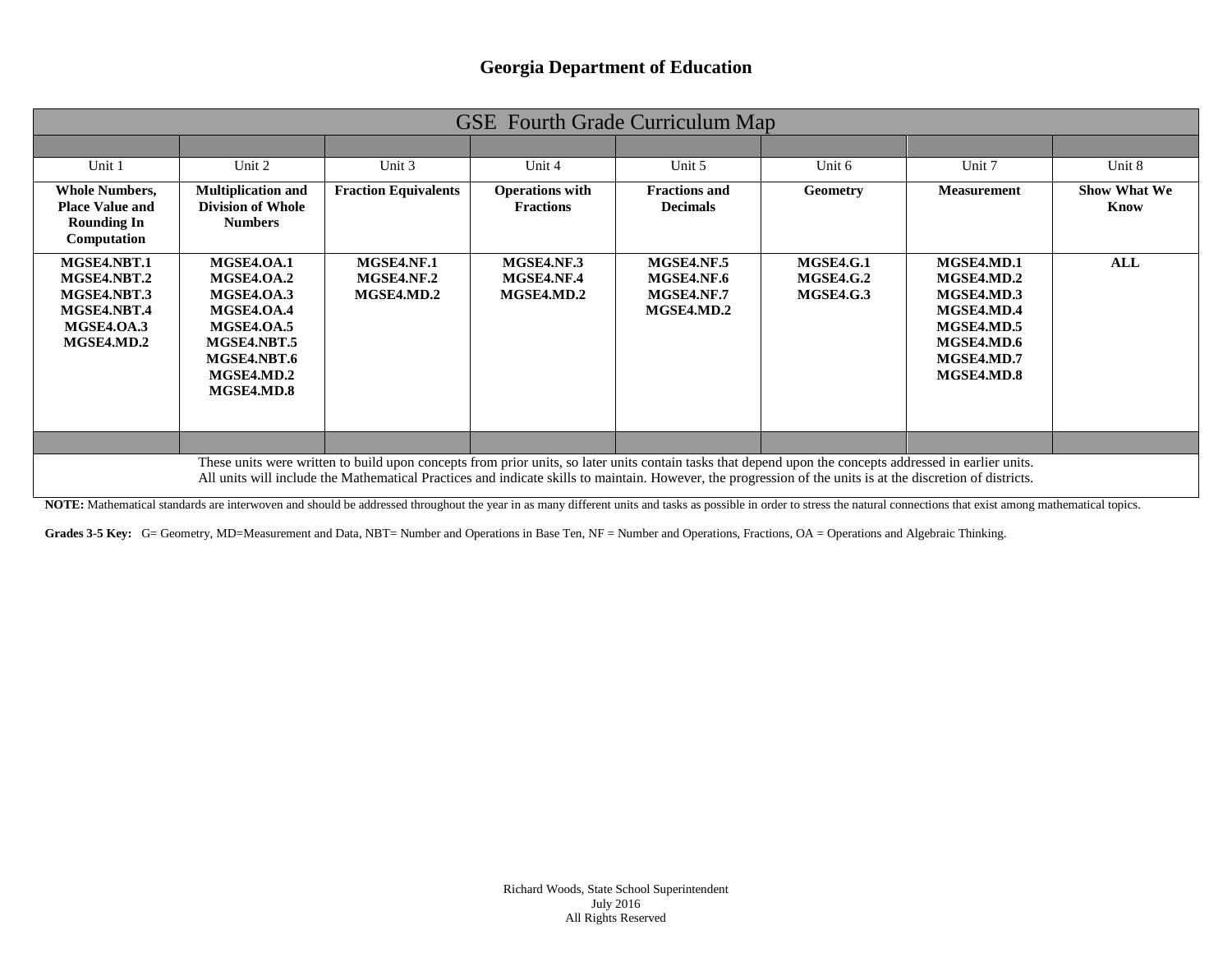# <span id="page-1-2"></span><span id="page-1-1"></span><span id="page-1-0"></span>**GSE Fourth Grade**

|                                                                    |                                                                                      | <b>GSE Fourth Grade Expanded Curriculum Map</b>                                                                |                                                                           |  |  |
|--------------------------------------------------------------------|--------------------------------------------------------------------------------------|----------------------------------------------------------------------------------------------------------------|---------------------------------------------------------------------------|--|--|
| <b>Standards for Mathematical Practice</b>                         |                                                                                      |                                                                                                                |                                                                           |  |  |
| 1 Make sense of problems and persevere in solving them.            |                                                                                      | 5 Use appropriate tools strategically.                                                                         |                                                                           |  |  |
| 2 Reason abstractly and quantitatively.                            |                                                                                      | 6 Attend to precision.                                                                                         |                                                                           |  |  |
| 3 Construct viable arguments and critique the reasoning of others. |                                                                                      | 7 Look for and make use of structure.                                                                          |                                                                           |  |  |
| 4 Model with mathematics.                                          |                                                                                      | 8 Look for and express regularity in repeated reasoning.                                                       |                                                                           |  |  |
|                                                                    |                                                                                      |                                                                                                                |                                                                           |  |  |
| Unit 1                                                             | Unit 2                                                                               | Unit 3                                                                                                         | Unit 4                                                                    |  |  |
| <b>Whole Numbers, Place Value and</b>                              | <b>Multiplication and Division of</b>                                                | <b>Fraction Equivalents</b>                                                                                    | <b>Operations with Fractions</b>                                          |  |  |
| <b>Rounding in Computation</b>                                     | <b>Whole Numbers</b>                                                                 |                                                                                                                |                                                                           |  |  |
| Generalize place value understanding for                           | Use the four operations with whole                                                   | <b>Extend understanding of fraction</b>                                                                        | Build fractions from unit fractions by                                    |  |  |
| multi-digit whole numbers. <sup>1</sup>                            | numbers to solve problems.                                                           | equivalence and ordering. $\frac{3}{2}$                                                                        | applying and extending previous                                           |  |  |
| MGSE4.NBT.1 Recognize that in a multi-                             | MGSE4.OA.1 Understand that a                                                         | MGSE4.NF.1 Explain why two or more                                                                             | understandings of operations on whole                                     |  |  |
| digit whole number, a digit in any one place                       | multiplicative comparison is a situation in                                          | fractions are equivalent $\frac{d}{dt} = \frac{\pi \times u}{\pi \times v}$ ex: $\frac{1}{4} = \frac{3x}{3x4}$ | numbers. $3$<br>MGSE4.NF.3 Understand a fraction - with a                 |  |  |
| represents ten times what it represents in the                     | which one quantity is multiplied by a specified                                      | by using visual fraction models. Focus                                                                         |                                                                           |  |  |
| place to its right. For example, recognize that                    | number to get another quantity.                                                      | attention on how the number and size of the                                                                    | numerator >1 as a sum of unit fractions $\frac{1}{x}$ .                   |  |  |
| $700 \div 70 = 10$ by applying concepts of place                   | a. Interpret a multiplication equation as                                            | parts differ even though the fractions                                                                         |                                                                           |  |  |
| value and division.                                                | a comparison e.g., interpret $35 = 5 \times$                                         | MGSE4.NF.2 Compare two fractions with                                                                          | Understand addition and subtraction<br>a.                                 |  |  |
| MGSE4.NBT.2 Read and write multi-digit                             | 7 as a statement that 35 is 5 times as                                               | different numerators and different                                                                             | of fractions as joining and                                               |  |  |
| whole numbers using base-ten numerals,                             | many as 7 and 7 times as many as 5.                                                  | denominators, e.g., by using visual fraction                                                                   | separating parts referring to the<br>same whole.                          |  |  |
| number names, and expanded form. Compare                           |                                                                                      | models, by creating common denominators or                                                                     | $\mathbf{b}$ .                                                            |  |  |
| two multi-digit numbers based on meanings of                       | Represent verbal statements of<br>b.                                                 | numerators, or by comparing to a benchmark                                                                     | Decompose a fraction into a sum of<br>fractions with the same denominator |  |  |
| the digits in each place, using $>$ , =, and <                     | multiplicative comparisons as                                                        | fraction such as $\frac{1}{x}$ . Recognize that comparisons                                                    | in more than one way, recording                                           |  |  |
| symbols to record the results of comparisons.                      | multiplication equations.                                                            | are valid only when the two fractions refer to                                                                 | each decomposition by an equation.                                        |  |  |
| MGSE4.NBT.3 Use place value                                        | MGSE4.OA.2 Multiply or divide to solve                                               | the same whole. Record the results of                                                                          | Justify decompositions, e.g., by                                          |  |  |
| understanding to round multi-digit whole<br>numbers to any place.  | word problems involving multiplicative                                               | comparisons with symbols $\ge$ , $=$ , or $\lt$ , and                                                          | using a visual fraction model.                                            |  |  |
| Use place value understanding and                                  | comparison. Use drawings and equations with                                          | justify the conclusions.                                                                                       | <i>Examples:</i> $3/8 = 1/8 + 1/8 + 1/8$ ;                                |  |  |
| properties of operations to perform multi-                         | a symbol or letter for the unknown number to                                         | Solve problems involving measurement and                                                                       | $3/8 = 1/8 + 2/8$ ; $2 \frac{1}{8} = 1 + 1 +$                             |  |  |
| digit arithmetic.                                                  | represent the problem, distinguishing                                                | conversion of measurements from a larger                                                                       | $1/8 = 8/8 + 8/8 + 1/8.$                                                  |  |  |
| MGSE4.NBT.4 Fluently add and subtract                              | multiplicative comparison from additive                                              | unit to a smaller unit.                                                                                        | Add and subtract mixed numbers<br>c.                                      |  |  |
| multi-digit whole numbers using the standard                       | comparison. <sup>2</sup>                                                             | MGSE4.MD.2 Use the four operations to                                                                          | with like denominators, e.g., by                                          |  |  |
| algorithm.                                                         | MGSE4.OA.3 Solve multistep word                                                      | solve word problems involving distances,                                                                       | replacing each mixed number with                                          |  |  |
| Use the four operations with whole                                 | problems with whole numbers and having                                               | intervals of time, liquid volumes, masses of                                                                   | an equivalent fraction, and/or by                                         |  |  |
| numbers to solve problems.                                         | whole-number answers using the four                                                  | objects, and money, including problems                                                                         | using properties of operations and                                        |  |  |
| MGSE4.OA.3 Solve multistep word                                    | operations, including problems in which<br>remainders must be interpreted. Represent | involving simple fractions or decimals, and                                                                    | the relationship between addition                                         |  |  |
| problems with whole numbers and having                             | these problems using equations with a symbol                                         | problems that require expressing                                                                               | and subtraction.                                                          |  |  |
| whole-number answers using the four                                | or letter standing for the unknown quantity.                                         | measurements given in a larger unit in terms                                                                   | Solve word problems involving<br>d.                                       |  |  |
| operations, including problems in which                            |                                                                                      | of a smaller unit. Represent measurement                                                                       | addition and subtraction of fractions                                     |  |  |

 $\frac{1}{1}$  Grade 4 expectations in this domain are limited to whole numbers less than or equal to 1,000,000.

Richard Woods, State School Superintendent July 2016 All Rights Reserved

<sup>&</sup>lt;sup>2</sup> See Glossary, Table 2.

 $3$  Grade 4 expectations in this domain are limited to fractions with denominators of 2, 3, 4, 5, 6, 8, 10, 12, and 100.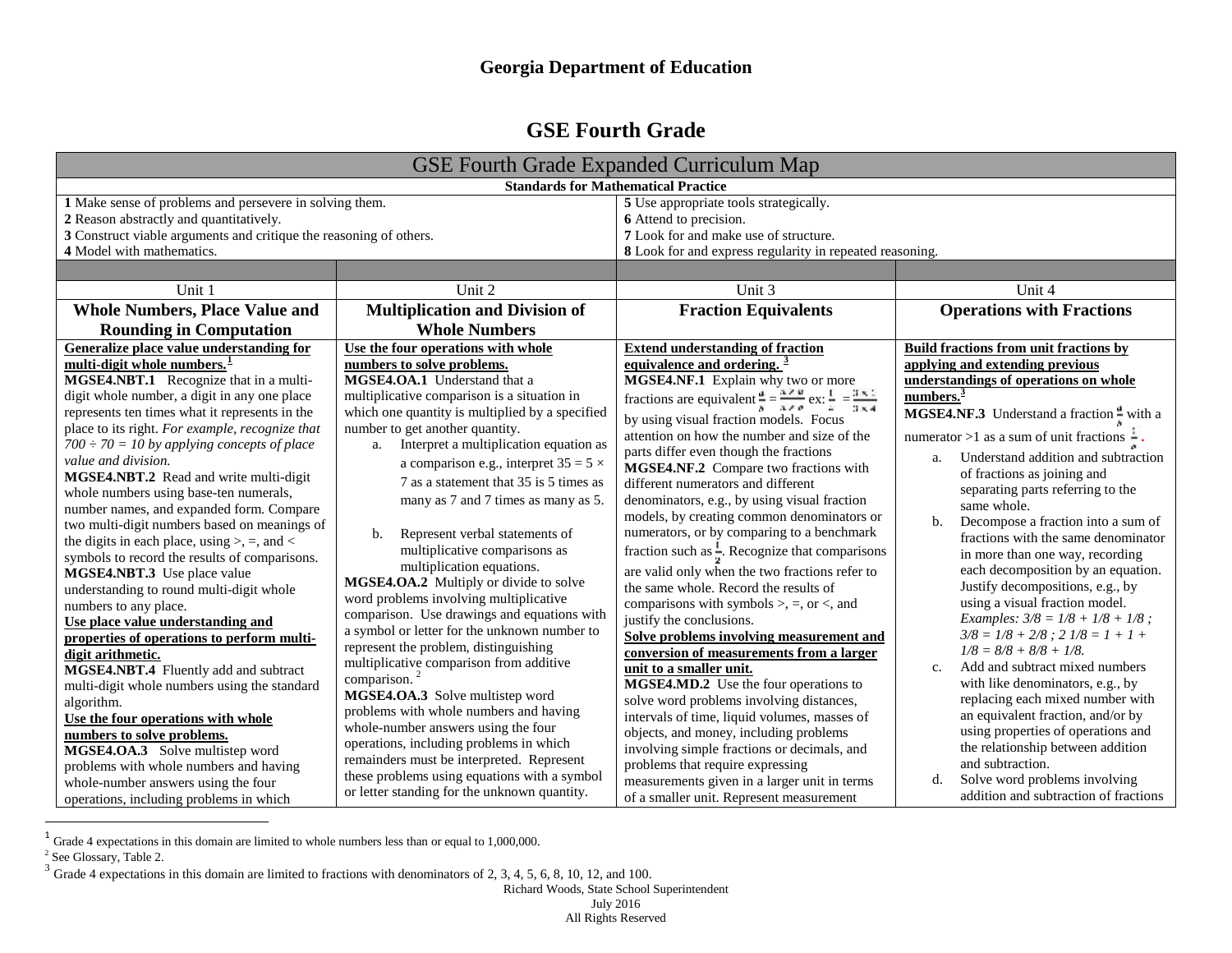remainders must be interpreted. Represent these problems using equations with a symbol or letter standing for the unknown quantity. Assess the reasonableness of answers using mental computation and estimation strategies including rounding.

#### **Solve problems involving measurement and conversion of measurements from a larger unit to a smaller unit.**

**MGSE4.MD.2** Use the four operations to solve word problems involving distances, intervals of time, liquid volumes, masses of objects, and money, including problems involving simple fractions or decimals, and problems that require expressing measurements given in a larger unit in terms of a smaller unit. Represent measurement quantities using diagrams such as number line diagrams that feature a measurement scale.

Assess the reasonableness of answers using mental computation and estimation strategies including rounding.

### **Gain familiarity with factors and multiples.**

**MGSE4.OA.4** Find all factor pairs for a whole number in the range 1–100. Recognize that a whole number is a multiple of each of its factors. Determine whether a given whole number in the range 1–100 is a multiple of a given one-digit number. Determine whether a given whole number in the range 1–100 is prime or composite.

### **Generate and analyze patterns.**

**MGSE4.OA.5** Generate a number or shape pattern that follows a given rule. Identify apparent features of the pattern that were not explicit in the rule itself. Explain informally why the pattern will continue to develop in this way. *For example, given the rule "Add 3" and the starting number 1*, *generate terms in the resulting sequence and observe that the terms appear to alternate between odd and even numbers.*

#### **Use place value understanding and properties of operations to perform multidigit arithmetic.**

**MGSE4.NBT.5** Multiply a whole number of up to four digits by a one-digit whole number, and multiply two two-digit numbers, using strategies based on place value and the properties of operations. Illustrate and explain the calculation by using equations, rectangular arrays, and/or area models.

**MGSE4.NBT.6** Find whole-number quotients and remainders with up to four-digit dividends and one-digit divisors, using strategies based on place value, the properties of operations, and/or the relationship between multiplication and division. Illustrate and explain the calculation by using equations, rectangular arrays, and/or area models. **Solve problems involving measurement and** 

### **conversion of measurements from a larger unit to a smaller unit.**

**MGSE4.MD.2** Use the four operations to solve word problems involving distances, intervals of time, liquid volumes, masses of objects, and money, including problems involving simple fractions or decimals, and

quantities using diagrams such as number line diagrams that feature a measurement scale.

referring to the same whole and having like denominators, e.g., by using visual fraction models and equations to represent the problem. **MGSE4.NF.4** Apply and extend previous understandings of multiplication to multiply a fraction by a whole number e.g., by using a visual such as a number line or area model.

- a. Understand a fraction *a*/*b* as a multiple of 1/*b*. *For example, use a visual fraction model to represent 5/4 as the product 5 × (1/4), recording the conclusion by the equation 5/4 = 5 × (1/4)*.
- *b.* Understand a multiple of *a*/*b* as a multiple of 1/*b*, and use this understanding to multiply a fraction by a whole number. *For example, use a visual fraction model to express 3 × (2/5) as 6 × (1/5), recognizing this product as 6/5. (In general,*  $n \times (a/b) = (n \times a)/b$ *.*)
- c. Solve word problems involving multiplication of a fraction by a whole number, e.g., by using visual fraction models and equations to represent the problem. *For example, if each person at a party will eat 3/8 of a pound of roast beef, and there will be 5 people at the party, how many pounds of roast beef will be needed? Between what two whole numbers does your answer lie?*

#### **Solve problems involving measurement and conversion of measurements from a larger unit to a smaller unit.**

**MGSE4.MD.2** Use the four operations to solve word problems involving distances, intervals of time, liquid volumes, masses of objects, and money, including problems involving simple fractions or decimals, and problems that require expressing measurements given in a larger unit in terms of a smaller unit. Represent measurement quantities using diagrams such as number line diagrams that feature a measurement scale.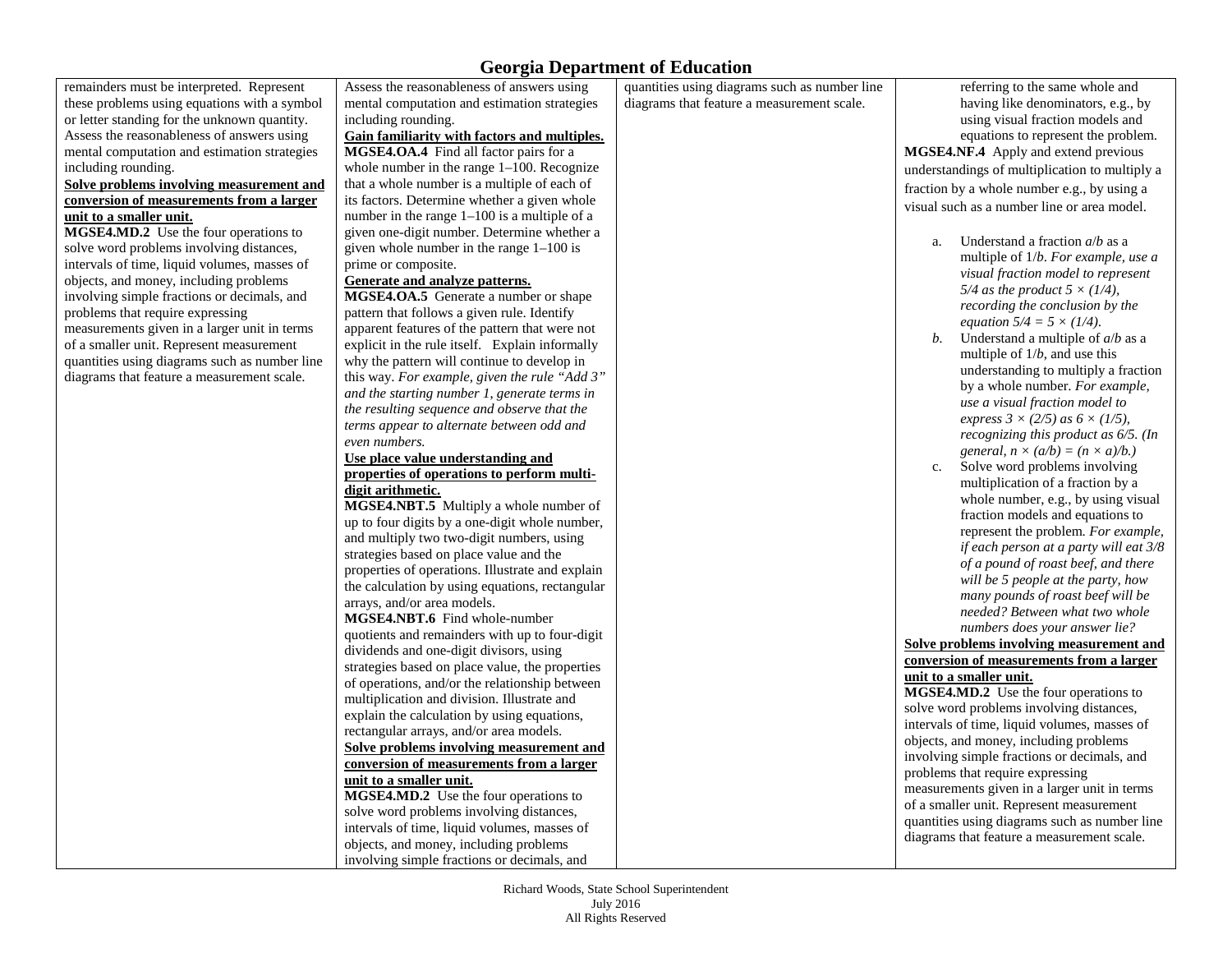| problems that require expressing              |  |
|-----------------------------------------------|--|
| measurements given in a larger unit in terms  |  |
| of a smaller unit. Represent measurement      |  |
| quantities using diagrams such as number line |  |
| diagrams that feature a measurement scale.    |  |
| <b>MGSE4.MD.8</b> Recognize area as additive. |  |
| Find areas of rectilinear figures by          |  |
| decomposing them into non-overlapping         |  |
| rectangles and adding the areas of the non-   |  |
| overlapping parts, applying this technique to |  |
| solve real world problems.                    |  |
|                                               |  |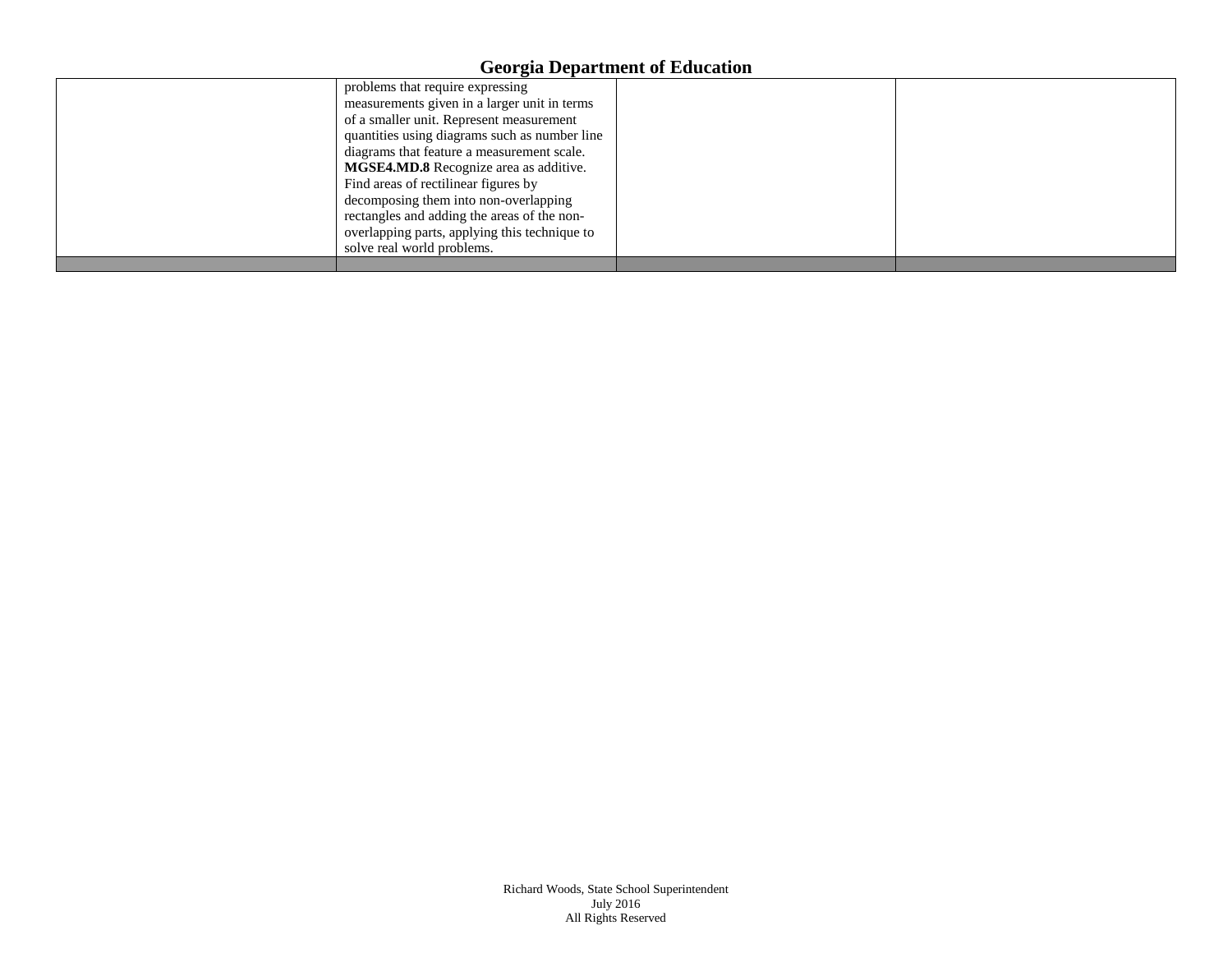# <span id="page-4-0"></span>**GSE Fourth Grade**

|                                                                                                                                                                                                                                                                                                                                                                                                                                                                                                                                                                                                                                                                                                                                                                                                                                                                                                                                                                                                                                                                                                                                                                                      | <b>GSE Fourth Grade Expanded Curriculum Map</b>                                                                                                                                                                                                                                                                                                                                                                                                                                                                                                           |                                                                                                                                                                                                                                                                                                                                                                                                                                                                                                                                                                                                                                                                                                                                                                                                                                                                                                                                                                           |                          |
|--------------------------------------------------------------------------------------------------------------------------------------------------------------------------------------------------------------------------------------------------------------------------------------------------------------------------------------------------------------------------------------------------------------------------------------------------------------------------------------------------------------------------------------------------------------------------------------------------------------------------------------------------------------------------------------------------------------------------------------------------------------------------------------------------------------------------------------------------------------------------------------------------------------------------------------------------------------------------------------------------------------------------------------------------------------------------------------------------------------------------------------------------------------------------------------|-----------------------------------------------------------------------------------------------------------------------------------------------------------------------------------------------------------------------------------------------------------------------------------------------------------------------------------------------------------------------------------------------------------------------------------------------------------------------------------------------------------------------------------------------------------|---------------------------------------------------------------------------------------------------------------------------------------------------------------------------------------------------------------------------------------------------------------------------------------------------------------------------------------------------------------------------------------------------------------------------------------------------------------------------------------------------------------------------------------------------------------------------------------------------------------------------------------------------------------------------------------------------------------------------------------------------------------------------------------------------------------------------------------------------------------------------------------------------------------------------------------------------------------------------|--------------------------|
|                                                                                                                                                                                                                                                                                                                                                                                                                                                                                                                                                                                                                                                                                                                                                                                                                                                                                                                                                                                                                                                                                                                                                                                      |                                                                                                                                                                                                                                                                                                                                                                                                                                                                                                                                                           | <b>Standards for Mathematical Practice</b>                                                                                                                                                                                                                                                                                                                                                                                                                                                                                                                                                                                                                                                                                                                                                                                                                                                                                                                                |                          |
| 1 Make sense of problems and persevere in solving them.<br>2 Reason abstractly and quantitatively.<br>3 Construct viable arguments and critique the reasoning of others.<br>4 Model with mathematics.                                                                                                                                                                                                                                                                                                                                                                                                                                                                                                                                                                                                                                                                                                                                                                                                                                                                                                                                                                                | 5 Use appropriate tools strategically.<br>6 Attend to precision.<br>7 Look for and make use of structure.<br>8 Look for and express regularity in repeated reasoning.                                                                                                                                                                                                                                                                                                                                                                                     |                                                                                                                                                                                                                                                                                                                                                                                                                                                                                                                                                                                                                                                                                                                                                                                                                                                                                                                                                                           |                          |
|                                                                                                                                                                                                                                                                                                                                                                                                                                                                                                                                                                                                                                                                                                                                                                                                                                                                                                                                                                                                                                                                                                                                                                                      |                                                                                                                                                                                                                                                                                                                                                                                                                                                                                                                                                           |                                                                                                                                                                                                                                                                                                                                                                                                                                                                                                                                                                                                                                                                                                                                                                                                                                                                                                                                                                           |                          |
| Unit 5                                                                                                                                                                                                                                                                                                                                                                                                                                                                                                                                                                                                                                                                                                                                                                                                                                                                                                                                                                                                                                                                                                                                                                               | Unit 6                                                                                                                                                                                                                                                                                                                                                                                                                                                                                                                                                    | Unit 7                                                                                                                                                                                                                                                                                                                                                                                                                                                                                                                                                                                                                                                                                                                                                                                                                                                                                                                                                                    | Unit 8                   |
| <b>Fractions and Decimals</b>                                                                                                                                                                                                                                                                                                                                                                                                                                                                                                                                                                                                                                                                                                                                                                                                                                                                                                                                                                                                                                                                                                                                                        | Geometry                                                                                                                                                                                                                                                                                                                                                                                                                                                                                                                                                  | <b>Measurement</b>                                                                                                                                                                                                                                                                                                                                                                                                                                                                                                                                                                                                                                                                                                                                                                                                                                                                                                                                                        | <b>Show What We Know</b> |
| Understand decimal notation for fractions,                                                                                                                                                                                                                                                                                                                                                                                                                                                                                                                                                                                                                                                                                                                                                                                                                                                                                                                                                                                                                                                                                                                                           | Draw and identify lines and angles, and                                                                                                                                                                                                                                                                                                                                                                                                                                                                                                                   | Solve problems involving measurement and                                                                                                                                                                                                                                                                                                                                                                                                                                                                                                                                                                                                                                                                                                                                                                                                                                                                                                                                  | <b>ALL</b>               |
| and compare decimal fractions.<br>MGSE4.NF.5 Express a fraction with                                                                                                                                                                                                                                                                                                                                                                                                                                                                                                                                                                                                                                                                                                                                                                                                                                                                                                                                                                                                                                                                                                                 | classify shapes by properties of their lines<br>and angles.                                                                                                                                                                                                                                                                                                                                                                                                                                                                                               | conversion of measurements from a larger<br>unit to a smaller unit.                                                                                                                                                                                                                                                                                                                                                                                                                                                                                                                                                                                                                                                                                                                                                                                                                                                                                                       |                          |
| denominator 10 as an equivalent fraction with<br>denominator 100, and use this technique to add<br>two fractions with respective denominators 10                                                                                                                                                                                                                                                                                                                                                                                                                                                                                                                                                                                                                                                                                                                                                                                                                                                                                                                                                                                                                                     | MGSE4.G.1 Draw points, lines, line<br>segments, rays, angles (right, acute, obtuse),<br>and perpendicular and parallel lines. Identify                                                                                                                                                                                                                                                                                                                                                                                                                    | <b>MGSE4.MD.1</b> Know relative sizes of<br>measurement units within one system of units<br>including km, m, cm; kg, g; lb, oz.; l, ml; hr,                                                                                                                                                                                                                                                                                                                                                                                                                                                                                                                                                                                                                                                                                                                                                                                                                               |                          |
| and $100.4$ For example, express $3/10$ as $30/100$ ,<br>and add $3/10 + 4/100 = 34/100$ .<br>MGSE4.NF.6 Use decimal notation for<br>fractions with denominators 10 or 100. For<br>example, rewrite 0.62 as 62/100; describe a<br>length as 0.62 meters; locate 0.62 on a number<br>line diagram.<br>MGSE4.NF.7 Compare two decimals to<br>hundredths by reasoning about their size.<br>Recognize that comparisons are valid only<br>when the two decimals refer to the same whole.<br>Record the results of comparisons with the<br>symbols $\ge$ , $=$ , or $\lt$ , and justify the conclusions,<br>e.g., by using a visual model.<br>Solve problems involving measurement and<br>conversion of measurements from a larger<br>unit to a smaller unit.<br>MGSE4.MD.2 Use the four operations to<br>solve word problems involving distances,<br>intervals of time, liquid volumes, masses of<br>objects, and money, including problems<br>involving simple fractions or decimals, and<br>problems that require expressing measurements<br>given in a larger unit in terms of a smaller unit.<br>Represent measurement quantities using<br>diagrams such as number line diagrams that | these in two-dimensional figures.<br>MGSE4.G.2 Classify two-dimensional figures<br>based on the presence or absence of parallel or<br>perpendicular lines, or the presence or absence<br>of angles of a specified size. Recognize right<br>triangles as a category, and identify right<br>triangles.<br>MGSE4.G.3 Recognize a line of symmetry<br>for a two-dimensional figure as a line across<br>the figure such that the figure can be folded<br>along the line into matching parts. Identify<br>line-symmetric figures and draw lines of<br>symmetry. | min, sec.<br>Understand the relationship between<br>a.<br>gallons, cups, quarts, and pints.<br>Express larger units in terms of<br>b.<br>smaller units within the same<br>measurement system.<br>Record measurement equivalents in a<br>c.<br>two column table.<br>MGSE4.MD.2 Use the four operations to<br>solve word problems involving distances,<br>intervals of time, liquid volumes, masses of<br>objects, and money, including problems<br>involving simple fractions or decimals, and<br>problems that require expressing measurements<br>given in a larger unit in terms of a smaller unit.<br>Represent measurement quantities using<br>diagrams such as number line diagrams that<br>feature a measurement scale.<br>MGSE4.MD.3 Apply the area and perimeter<br>formulas for rectangles in real world and<br>mathematical problems. For example, find the<br>width of a rectangular room given the area of<br>the flooring and the length, by viewing the area |                          |

 $4$  Students who can generate equivalent fractions can develop strategies for adding fractions with unlike denominators in general. But, addition and subtraction with unlike denominators in general is not a requirement at this grade.